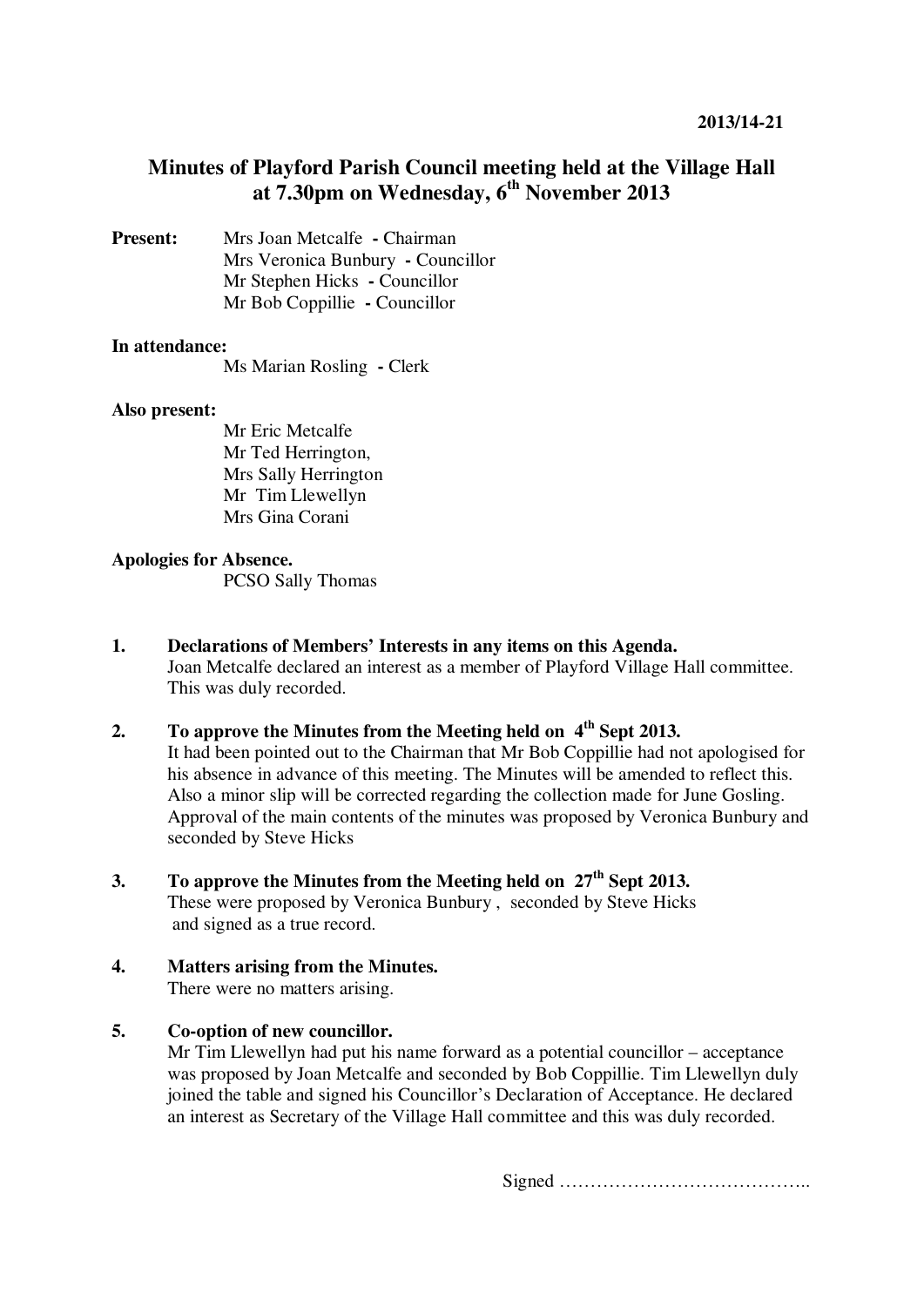# **6. Action Log Review:**

**AP71** – The two sand bins which were smashed when the roadside verges were trimmed back in early June, have still not been cleared away or replaced. The Clerk was contacted by the Highways technician on 20.9.13 and told that these would be replaced by yellow plastic bins - this has been recently chased up again and the Clerk is awaiting a report.

**AP72**- The drainage ditch in Butts Road outside the Village Hall has still not been cleared. Tom Duchesne of The Old Parsonage Garden Services had agreed that he would do this next time he came to cut the grass but this was delayed by weather and the fact that the grass did not need cutting for several weeks. The Clerk is currently trying to contact him for an update.

**AP77 & AP78**- Footpaths no/.s 1 & 20 have still not been cleared of weeds despite being reported on  $20<sup>th</sup>$  August. In both cases the middle sections have been cleared but the Playford entrances are still badly overgrown. The weeds have now died back to a certain extent but still need tidying – the Clerk has recently chased Highways department over this and is awaiting their report.

**AP79-** The white railings on the river bridge in Butts Road are badly in need of a new coat of paint and safety check and this was advised to SCC on 3.10.13. Stuart Heald from SCC Highways reported to the Clerk on 8.10.13 that a routine safety check had been carried out in Aug 2012 but that SCC do not have funds to renew paintwork. If we wish to do this ourselves, the parish council will need to submit a satisfactory package to SCC detailing risk assessments of how the job would be carried out, before they could give the go-ahead.

# **7. County Councillor Peter Bellfield's report.**

Peter Bellfield arrived at 7.25pm .

- a) He reported that it had been decided to cancel SCC's BT contract after all they were running Customer Services Direct, HR, IT and Finance Operations. Although BT had recently offered better terms than their initial offer, it was felt that there was too much scope for escalation of prices within the new offer and so it has been declined. Instead, it has been decided to bring these services "In-House". IT etc. can be done much more cheaply this way and the changeover should be a seamless process. 400-500 staff will be taken on to achieve this.
- b) Waveney District Council has been granted Planning Permission for a new office at Lowestoft. At present, there are 8 or 9 different sites serving the area and all are old and uneconomic. This should save £3m in running costs.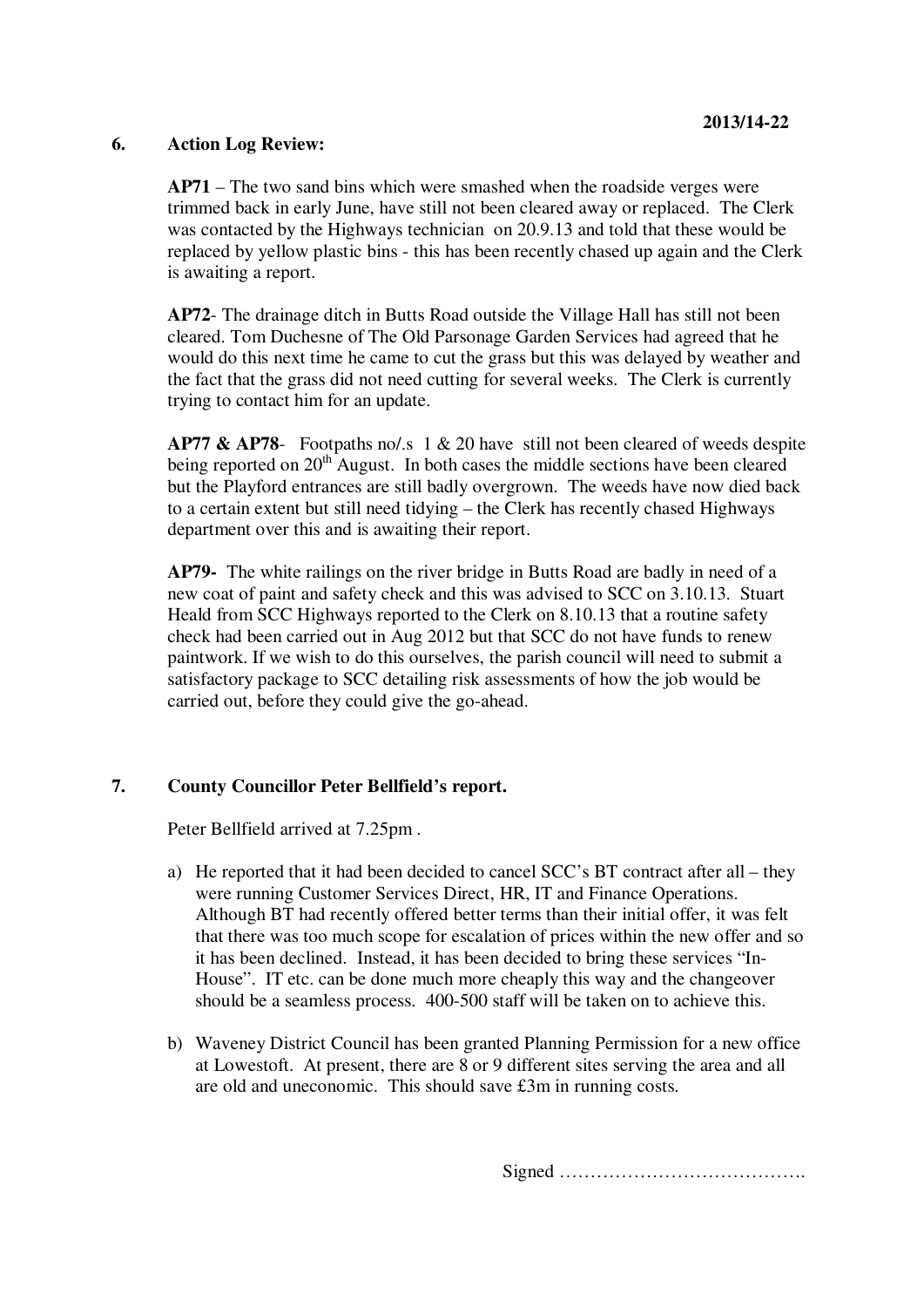- c) Finance: The County Council must save £156m from their budget of £590m in the next 4 years as the central government grant is going down by 37%. Education cannot be touched. The biggest areas of spending are currently the Elderly, Children and Highways. It may be possible to re-organise carers' schedules and visiting routes **-** this is currently being investigated. Also it may be possible to pass the running of children's centres onto the voluntary sector.
- d) Education was slated last year as far as Key Stage 2 and GCSE results were concerned although A-level results are above the national average. GCSE results have improved this Summer and are now only 5% below the average. However, the two-tier system of education appears to be the correct way forward and things are looking a little better.
- e) Broadband coverage is being looked at hard and the creation of apprentice jobs being considered. Overall, the Council is trying to improve the economic situation in the county during very difficult times.

Peter Bellfield left the meeting at 8.58pm.

#### **8. Report by Police**

PCSO Sally Thomas had tendered her apologies for not attending the meeting. A crime report had been sent to the Clerk, showing no recorded crimes in the parish in October.

# **9. Finance**

#### • **Reporting & authorisation of cheques:-**

Cheque No 707 Old Parsonage Garden Services

|               |                               | £52.50 | <b>Grass cutting - August</b>  |
|---------------|-------------------------------|--------|--------------------------------|
| Cheque No 708 | HMRC                          | £32.00 | Tax on Clerk's salary –Sept    |
| Cheque No 709 | <b>HMRC</b>                   | £32.00 | Tax on Clerk's salary -October |
| Cheque No 710 | Old Parsonage Garden Services |        |                                |
|               |                               | £52.50 | Grass cutting - September      |
| Cheque No 711 | M J Rosling                   |        | £29.90 Clerk's expenses        |
|               |                               |        |                                |

Barclays have still not sanctioned changes to the Bank Mandate, further changes to remove former signatories were required and the Mandate will be re-submitted with the signatures of two council members.

It was resolved to add Veronica Bunbury as a signatory to the NS&I account – forms had been sent to the Clerk and these were duly completed.

The Clerk reported that the Budget for the current year is on track. There will possibly be two more grass-cuttings to pay for this year and the hedges should be cut for the second time soon.

Signed …………………………..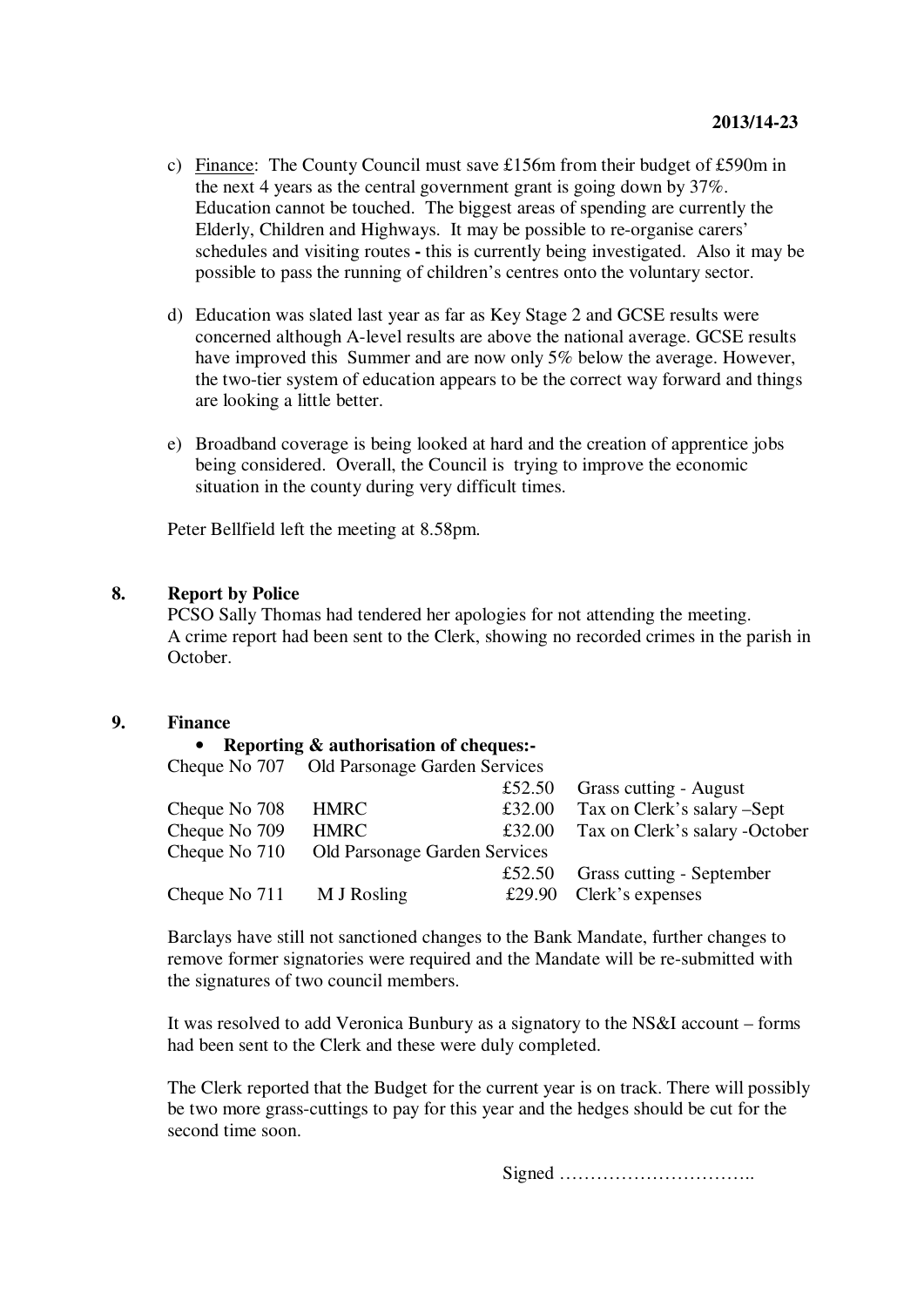The Budget will be fully reviewed during the January 2014 meeting.

The balance of the account is:-

| <b>Barclays</b> | £2978.63  |
|-----------------|-----------|
| NS&I            | £1,765.88 |

The second half of the Precept for this year £2250.00 was received on 30th September and the council grant of  $£233.00$  received on  $11<sup>th</sup>$  October 2013.

#### **10. East Anglian Offshore Windfarm**

Veronica Bunbury attended the Planning Inspectorate hearing at Ipswich Town Hall on  $12<sup>th</sup>$  September and voiced Playford's concerns over the lack of consideration over alternative routes for the Windfarm cable and also the lack of communication and planning of traffic routes for vehicles servicing the proposed depôt at Playford.

Joan Metcalfe attended the Socio-Economic hearing on  $26<sup>th</sup>$  September, Martlesham and Bawdsey parishes were also represented. The Inspectors were asked about compensation for disruption during the cable laying and the hearing was told that 1700 jobs were being created by the process and that this should provide enough of a bonus.

The Clerk went on site visits to view the proposed cable route from Bawdsey to the sub-station at Bramford. This appears to be fairly well thought-out and documented with a wide margin of scope for avoiding ancient woodlands and with minimal disruption to the landscape.

#### **11. Highways** – any new issues

Veronica Bunbury has contacted Highways department over a number of diversion signs left in Butts Road by after recent road works. However the sign were removed within a few hours of being reported.

### **12. Update of Standing Orders, including Code of Conduct and Financial Regulations**

Joan Metcalfe has undertaken to revise the council's Standing Orders, Code of Conduct and Financial Standing Orders. This has been a mammoth task but she has used a shortened version which is now available for smaller parishes.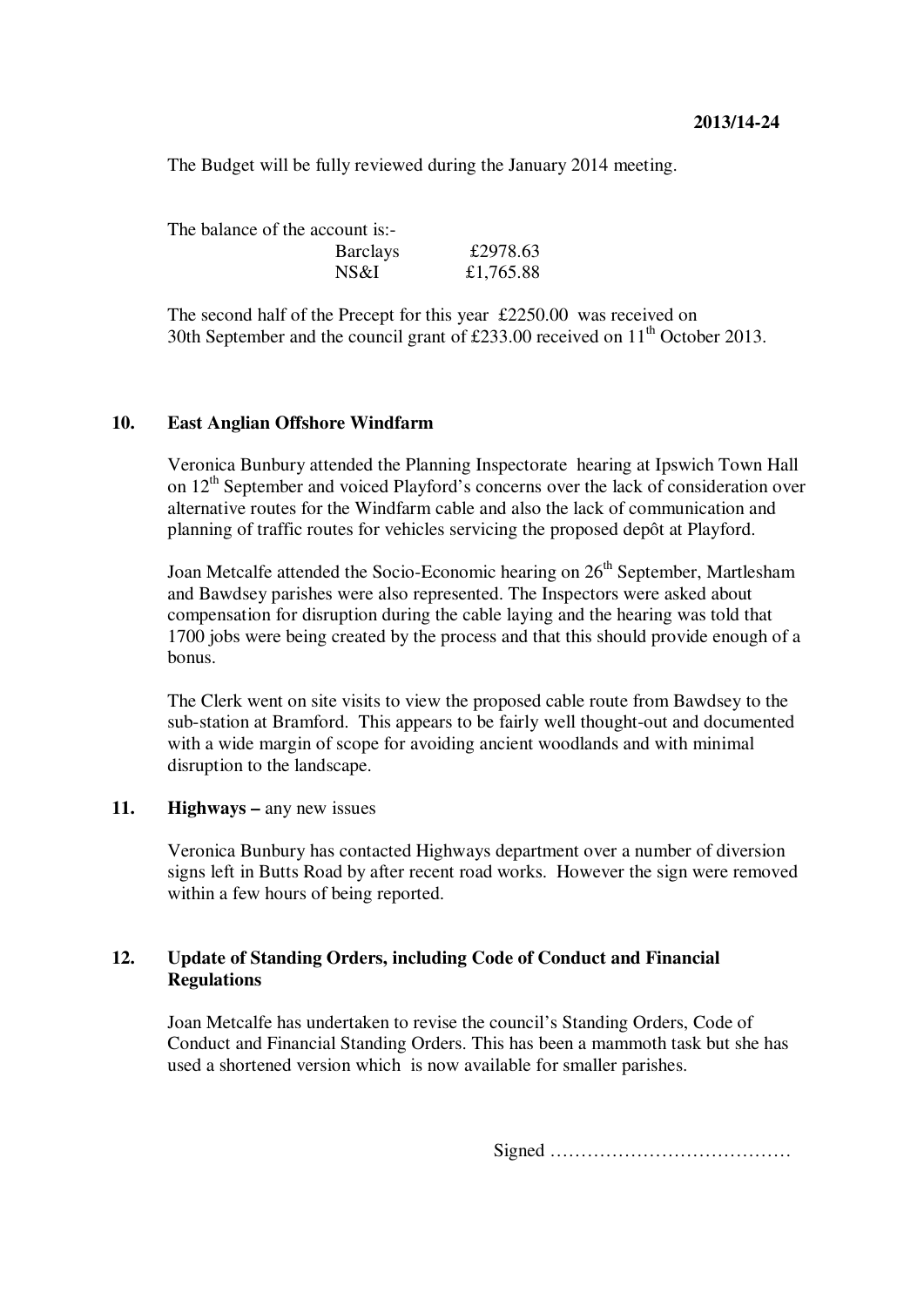# **2013/14-25**

#### Standing Orders:

After some discussion and explanations, acceptance of the new standing orders were proposed by Steve Hicks and seconded by Veronica Bunbury. Further review would be undertaken at the next meeting.

# Code of Conduct:

The new code of conduct suggested by SALC was discussed and acceptance was proposed by Veronica Bunbury and seconded by Tim Llewellyn.

The issues surrounding non-pecuniary interests discussed at a meeting should be reviewed annually.

### Financial Standing Orders:

- (i) Section 3.2 incurred expenditure exceeding the Budget. Items such as grass cutting requirements cannot be estimated accurately at the beginning of the year and so provision should be made to move funds from one category to another to accommodate this.
- (ii) Section 3.4 to allow payments of up to £150 to be authorised by the Clerk and Chairman between meetings to cover any for emergencies that might arise. These would be reported as soon as practicable and discussed at the next meeting and minuted.
- (iii) New Section 6.7 All invoices and cheque book stubs to be initialled by signatories at the time of signing cheques and any cheques in favour of the RFO should be signed by other signatories.

Changes will be amended as above and put onto the Agenda for approval at the next meeting in January 2014.

### Complaints Procedure:

Copies of a complaints procedure were handed out to the Council and will be discussed and adopted at the next meeting.

# **13. Pocock paintings**

Joan Metcalfe has been approached by a lady wanting to sell 5 original Pocock paintings of Playford scenes. Joan has offered to buy these pictures – it will then be up to the council to decide whether it would be possible to raise funds and acquire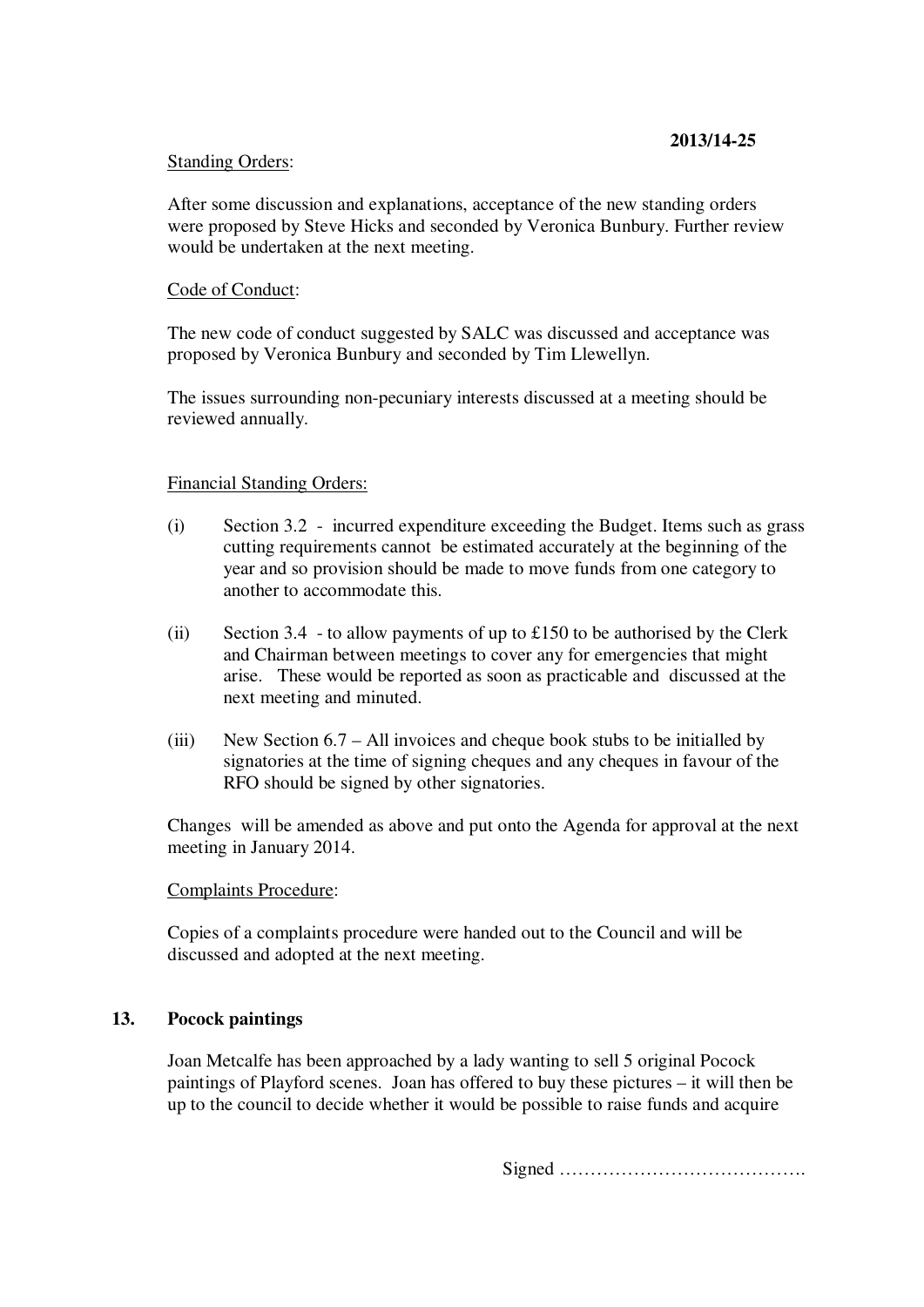them for the village or to offer them to individuals by some fair method. i.e. by auction or lottery so that all parishioners have an equal chance of acquiring one, or whether they should be housed in the village hall. Further discussions would take place at the next meeting once the Councillors had had time to think about the alternatives. This was proposed by Veronica Bunbury and seconded by Steve Hicks.

#### **14. Risk assessment update:**

Joan Metcalfe will replace Simon Hanson as Tree Warden and Veronica Bunbury will oversee the Boules Piste.

# **15. Possible showing of Beauty's Legacy.**

Great & Little Bealings parishes would like to combine with Playford to host a live theatre production of this modern play in Lt Bealings village hall sometime next year. It would be produced by a company called The Keeper's Daughter and acted by school age children. Cost and proceeds would be split three ways between the three parishes. However it was felt that as this was a production mainly aimed at younger audiences, there could be difficulty in generating enough interest and the cost would be too high for the Council's budget. It was resolved not to go ahead with this.

- **16.** After the power cuts of the previous week, Joan Metcalfe proposed a motion to encourage people to check the trees in their gardens and to trim or prune those which might cause problems with telephone or electricity supplies. It was proposed to put an article in the Benefice Magazine to do this and to ask Phil Holmes to send out a suitably worded email to this effect - clerk to arrange this.
- **17. Website issues** it was resolved to address this matter at the next meeting.

#### **18. Fix dates for 2014**

The Clerk has proposed the following dates for meetings in 2014:

Wednesday 8<sup>th</sup> January Wednesday 5<sup>th</sup> March Wednesday 7<sup>rd</sup> May Wednesday 2<sup>nd</sup> July Wednesday 3<sup>rd</sup> September Wednesday 5<sup>th</sup> November

All commencing at 7pm - these dates will be agreed with the bookings secretary before being circulated.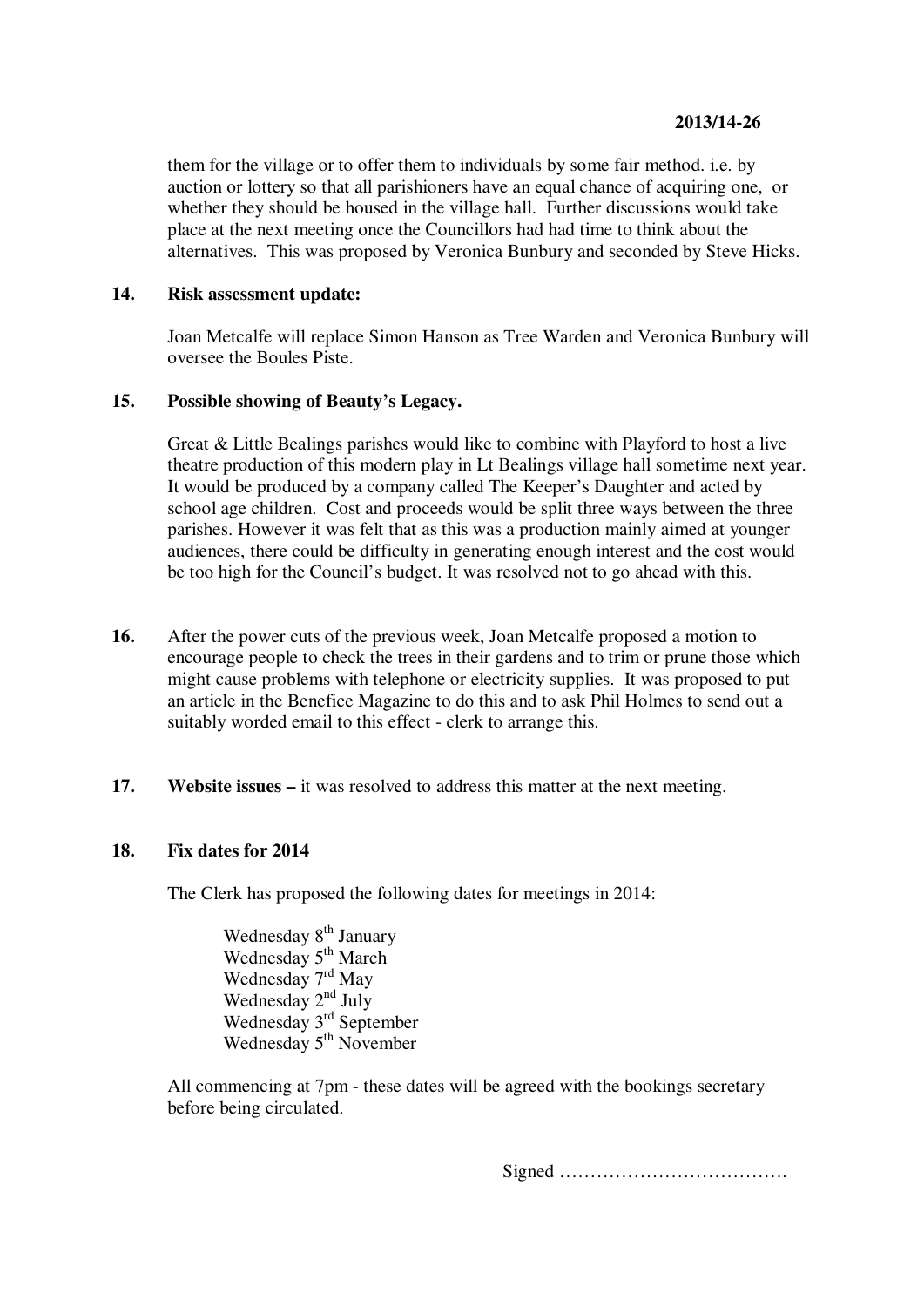# **19. Correspondence received:**

- a) Suffolk Local Code of Conduct and details of newly proposed Standing Orders were received from SALC – these were passed on to Joan Metcalfe to incorporate in her current review.
- b) Notification of the closing date  $(22<sup>nd</sup>$  November) for comments to The Planning Inspectorate re East Anglia One Windfarm Ltd was received. It was felt that this has already been adequately covered.
- c) An invitation was received from SCDC to send a representative to SCDC's Scrutiny Committee to report on the extent of vandalism in Playford. This was not deemed necessary.
- d) A request for a donation to Homestart Suffolk Coastal was received. Clerk to reply stating that this will be considered at the next meeting when we look at our Budget review.
- e) Planning Permission has been granted for alterations at 1 The Courts, Playford to be commenced not later than 3 years from  $1<sup>st</sup>$  August 2013.
- f) A copy of a letter from Brandon Lewis MP, Parliamentary Under Secretary of State has been circulated stating the level of funding in respect of Council Tax Support for 2014/2015, which will be £3.3m and this is expected to be passed down to local councils. County Councils are being urged to keep precepts down by providing the required grants to local councils.
- g) Notification has been received from Ipswich Borough Council to advise that the Ipswich Local Plan: Development & Flood Risk & Local List Supplementary Planning Documents has been adopted.
- h) Joan Metcalfe said she had received an e-mail from a parishioner which she was dealing with as a complaint against the Council. She would report on this at a later date when the issues had been resolved satisfactorily.

# **20. AOB**

Veronica Bunbury reported that it had been said that dogs fouling in Charles Lofts' fields had caused Toxocara Canis and that the tenant farmer had lost three calves as a result. She proposed that SCC be approached to install a Dog Litter Bag dispenser and that notices should be put up to encourage people to clean up after their dogs. It was resolved that Veronica should approach the council to this effect.

Mr Matthew Percy has again expressed an interest in being co-opted onto the council. It was felt that for the time being a council of five was probably workable and that it would be better to co-opt a resident of Playford if possible, when/if we needed an extra member. Clerk to e-mail Mr Percy to decline his offer with thanks.

Joan Metcalfe has obtained quotes for an outdoor table tennis table – this will be further discussed at the next meeting.